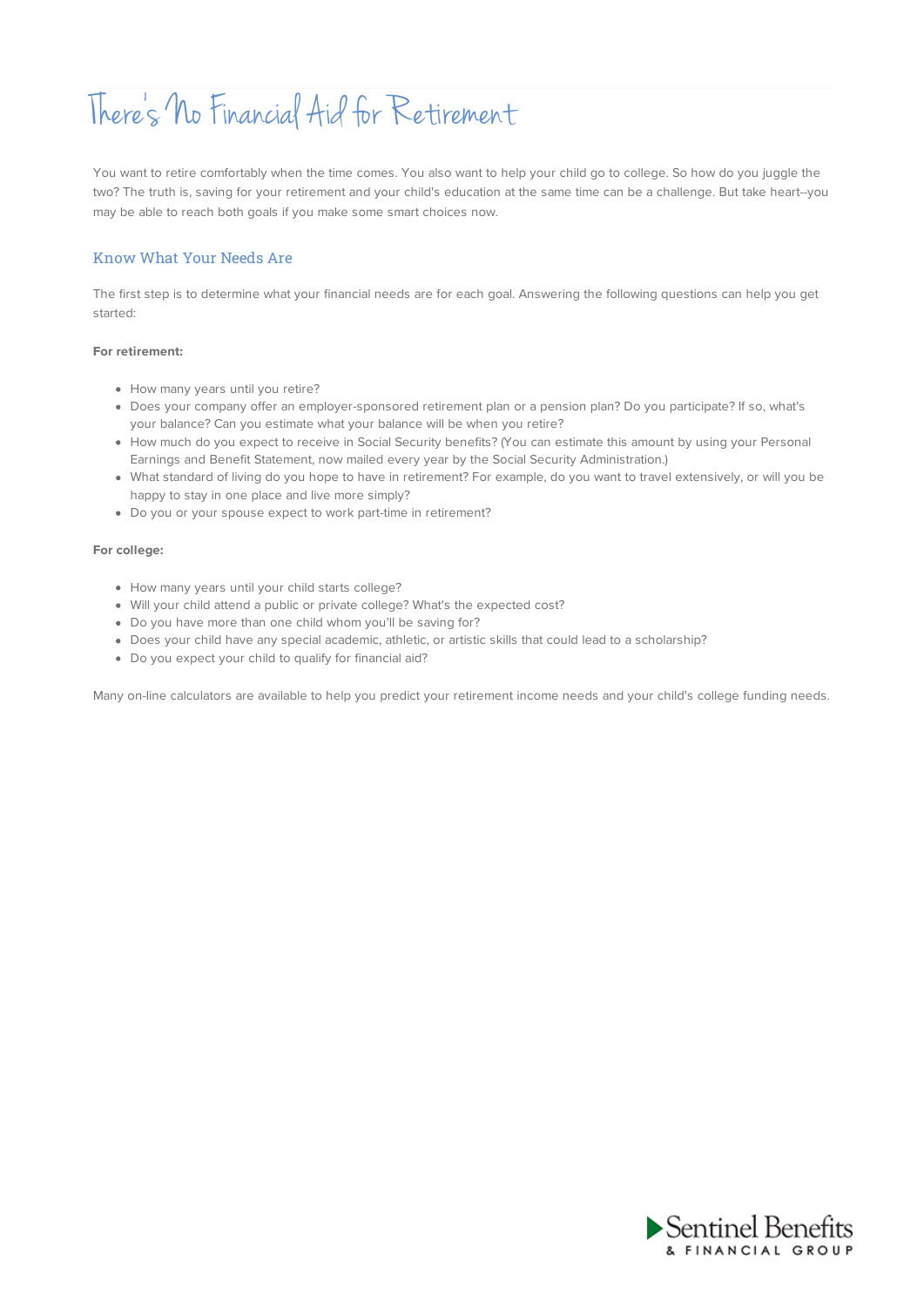# Figure Out What You Can Afford To Put Aside Each Month

After you know what your financial needs are, the next step is to determine what you can afford to put aside each month. To do so, you'll need to prepare a detailed family budget that lists all of your income and expenses. Keep in mind, though, that the amount you can afford may change from time to time as your circumstances change. Once you've come up with a dollar amount, you'll need to decide how to divvy up your funds.

## Retirement Takes Priority

Though college is certainly an important goal, you should probably focus on your retirement if you have limited funds. With generous corporate pensions mostly a thing of the past, the burden is primarily on you to fund your retirement. But if you wait until your child is in college to start saving, you'll miss out on years of tax-deferred growth and compounding of your money. Remember, your child can always attend college by taking out loans (or maybe even with scholarships), but there's no such thing as a retirement loan!

If possible, save for your retirement and your child's college at the same time

Ideally, you'll want to try to pursue both goals at the same time. The more money you can squirrel away for college bills now, the less money you or your child will need to borrow later. Even if you can allocate only a small amount to your child's college fund, say \$50 or \$100 a month, you might be surprised at how much you can accumulate over many years. For example, if you saved \$100 every month and earned 8 percent, you'd have \$18,415 in your child's college fund after 10 years. (This example is for illustrative purposes only and does not represent a specific investment.)

## Help! I Can't Meet Both Goals

If the numbers say that you can't afford to educate your child or retire with the lifestyle you expected, you'll have to make some sacrifices. Here are some things you can do:

- Defer retirement: The longer you work, the more money you'll earn and the later you'll need to dip into your retirement savings.
- Work part-time during retirement.
- Reduce your standard of living now or in retirement: You might be able to adjust your spending habits now in order to have money later. Or, you may want to consider cutting back in retirement.
- Increase your earnings now: You might consider increasing your hours at your current job, finding another job with better pay, taking a second job, or having a previously stay-at-home spouse return to the workforce.
- Invest more aggressively: If you have several years until retirement or college, you might be able to earn more money by investing more aggressively (but remember that aggressive investments mean a greater risk of loss).
- Expect your child to contribute more money to college: Despite your best efforts, your child may need to take out student loans or work part-time to earn money for college.
- Send your child to a less expensive school: You may have dreamed your child would follow in your footsteps and attend an Ivy League school. However, unless your child is awarded a scholarship, you may need to lower your expectations. Don't feel quilty--a lesser-known liberal arts college or a state university may provide your child with a similar quality education at a far lower cost.
- Think of other creative ways to reduce education costs: Your child could attend a local college and live at home to save on room and board, enroll in an accelerated program to graduate in three years instead for four, take advantage of a cooperative education where paid internships alternate with course work, or defer college for a year or two and work to earn money for college.

## Can retirement accounts be used to save for college?

Yes. Should they be? Probably not. Most financial planners discourage paying for college with funds from a retirement account; they also discourage using retirement funds for a child's college education if doing so will leave you with no funds in your retirement years. However, you can certainly tap your retirement accounts to help pay the college bills if you need to. With IRAs, you can withdraw money penalty free for college expenses, even if you're under age 59½ (though there may be income tax consequences for the money you withdraw). But with an employer-sponsored retirement plan like a 401(k) or 403(b), you'll generally pay a 10 percent penalty on any withdrawals made before you reach age 59½ (age 55 in some cases), even if the money is used for college expenses. You may also be subject to a six month suspension if you make a hardship withdrawal. There may be income tax consequences, as well. (Check with your plan administrator to see what withdrawal options are